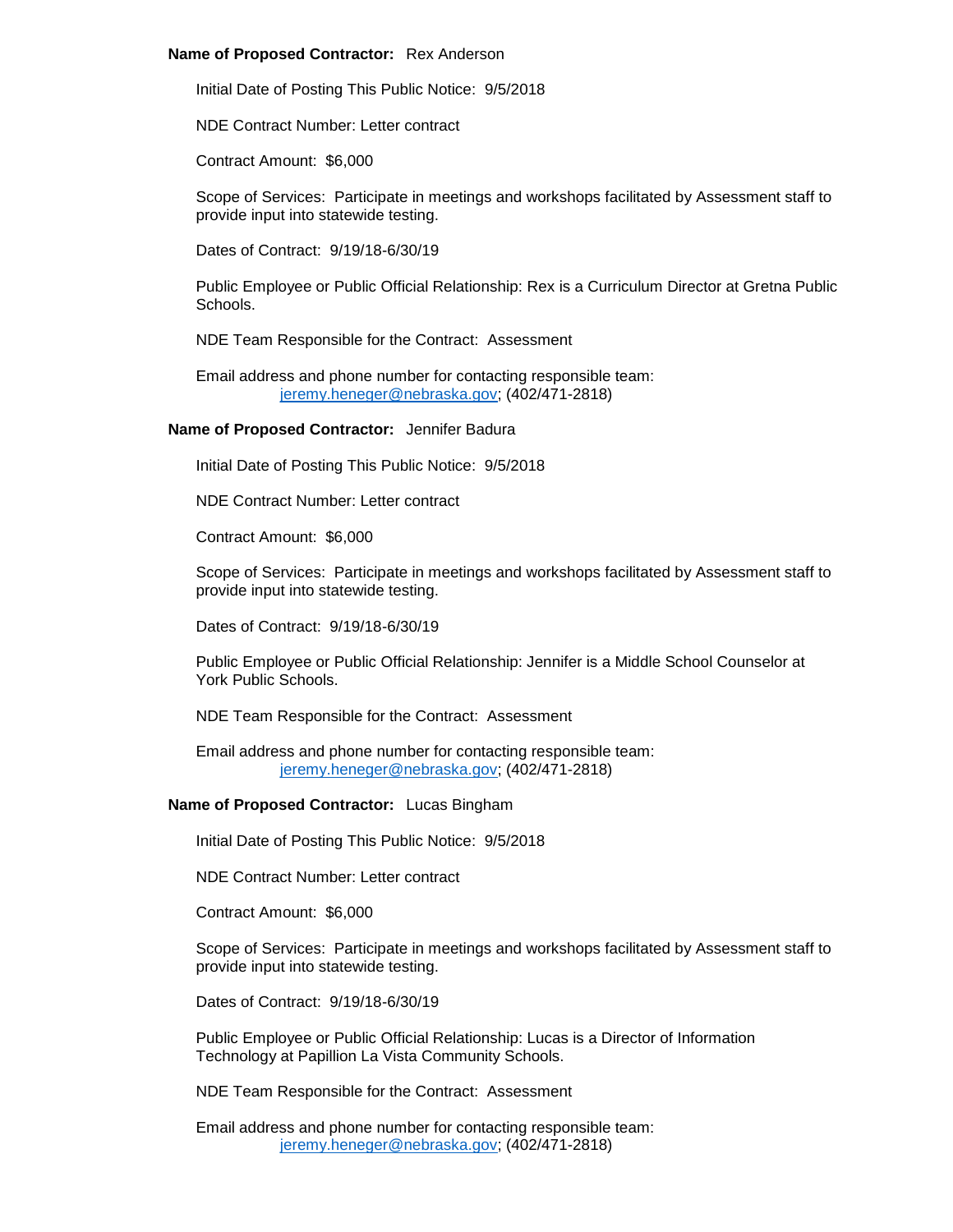# **Name of Proposed Contractor:** Cynthia Copich

Initial Date of Posting This Public Notice: 9/5/2018

NDE Contract Number: Letter contract

Contract Amount: \$6,000

Scope of Services: Participate in meetings and workshops facilitated by Assessment staff to provide input into statewide testing.

Dates of Contract: 9/19/18-6/30/19

Public Employee or Public Official Relationship: Spouse is in the Nebraska Air National Guard.

NDE Team Responsible for the Contract: Assessment

Email address and phone number for contacting responsible team: [jeremy.heneger@nebraska.gov;](mailto:jeremy.heneger@nebraska.gov) (402/471-2818)

# **Name of Proposed Contractor:** Chad Dumas

Initial Date of Posting This Public Notice: 9/5/2018

NDE Contract Number: Letter contract

Contract Amount: \$6,000

Scope of Services: Participate in meetings and workshops facilitated by Assessment staff to provide input into statewide testing.

Dates of Contract: 9/19/18-6/30/19

Public Employee or Public Official Relationship: Chad is a Director of Learning at Hastings Public Schools and spouse is employed by UNL Extension Board for Adams County.

NDE Team Responsible for the Contract: Assessment

Email address and phone number for contacting responsible team: [jeremy.heneger@nebraska.gov;](mailto:jeremy.heneger@nebraska.gov) (402/471-2818)

# **Name of Proposed Contractor:** Elizabeth Ericson

Initial Date of Posting This Public Notice: 9/5/2018

NDE Contract Number: Letter contract

Contract Amount: \$6,000

Scope of Services: Participate in meetings and workshops facilitated by Assessment staff to provide input into statewide testing.

Dates of Contract: 9/19/18-6/30/19

Public Employee or Public Official Relationship: Elizabeth is a District Administrator at York Public Schools.

NDE Team Responsible for the Contract: Assessment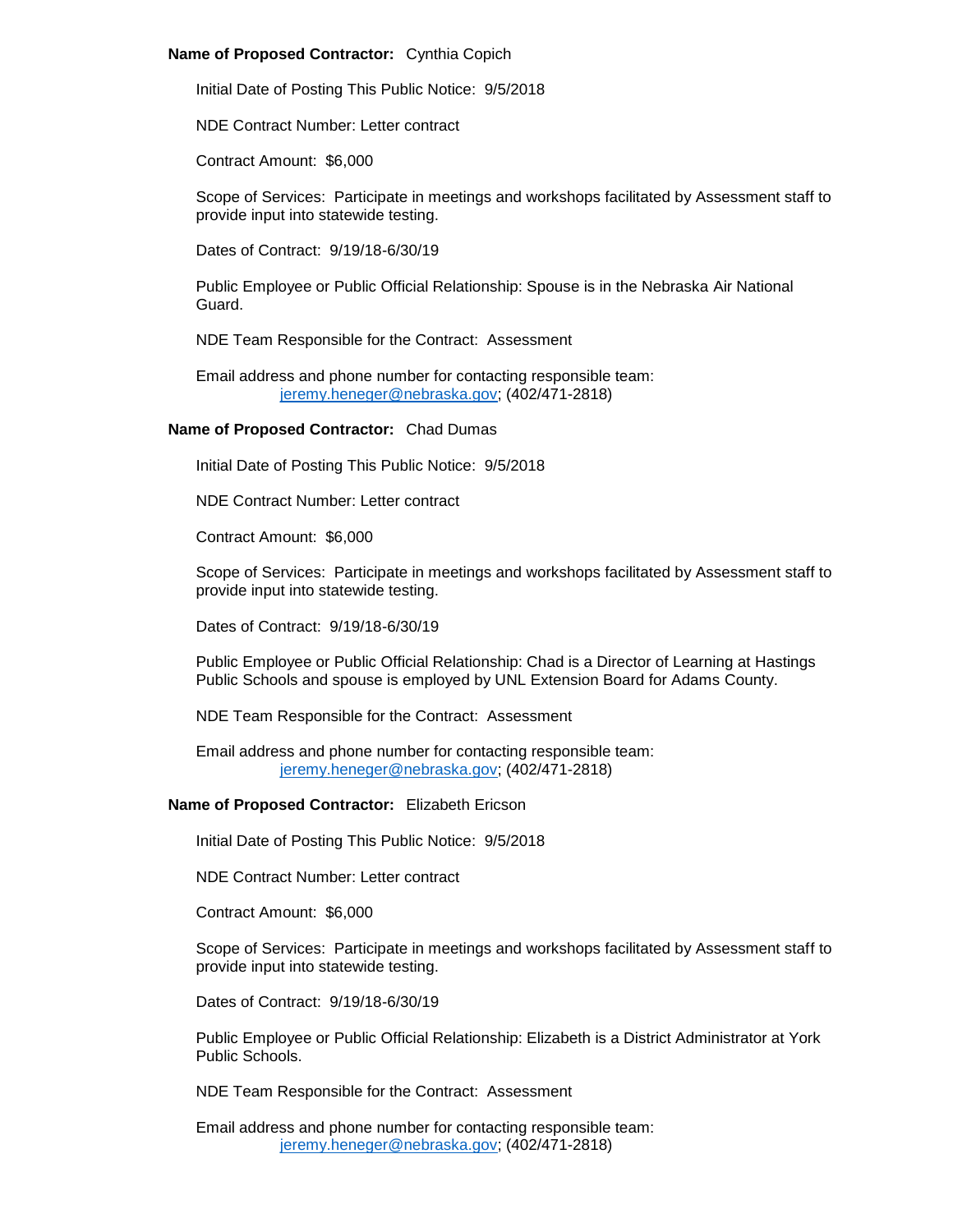# **Name of Proposed Contractor:** Lisa Fye

Initial Date of Posting This Public Notice: 9/5/2018

NDE Contract Number: Letter contract

Contract Amount: \$6,000

Scope of Services: Participate in meetings and workshops facilitated by Assessment staff to provide input into statewide testing.

Dates of Contract: 9/19/18-6/30/19

Public Employee or Public Official Relationship: Lisa is an Administrator at Crete Public Schools.

NDE Team Responsible for the Contract: Assessment

Email address and phone number for contacting responsible team: [jeremy.heneger@nebraska.gov;](mailto:jeremy.heneger@nebraska.gov) (402/471-2818)

# **Name of Proposed Contractor:** David Gibbons

Initial Date of Posting This Public Notice: 9/5/2018

NDE Contract Number: Letter contract

Contract Amount: \$6,000

Scope of Services: Participate in meetings and workshops facilitated by Assessment staff to provide input into statewide testing.

Dates of Contract: 9/19/18-6/30/19

Public Employee or Public Official Relationship: David is a Curriculum Director at Schuyler Community Schools and spouse is a teacher at Schuyler Community Schools.

NDE Team Responsible for the Contract: Assessment

Email address and phone number for contacting responsible team: [jeremy.heneger@nebraska.gov;](mailto:jeremy.heneger@nebraska.gov) (402/471-2818)

# **Name of Proposed Contractor:** Cindy Gray

Initial Date of Posting This Public Notice: 9/5/2018

NDE Contract Number: Letter contract

Contract Amount: \$6,000

Scope of Services: Participate in meetings and workshops facilitated by Assessment staff to provide input into statewide testing.

Dates of Contract: 9/19/18-6/30/19

Public Employee or Public Official Relationship: Cindy is an Associate Superintendent at Elkhorn Public Schools.

NDE Team Responsible for the Contract: Assessment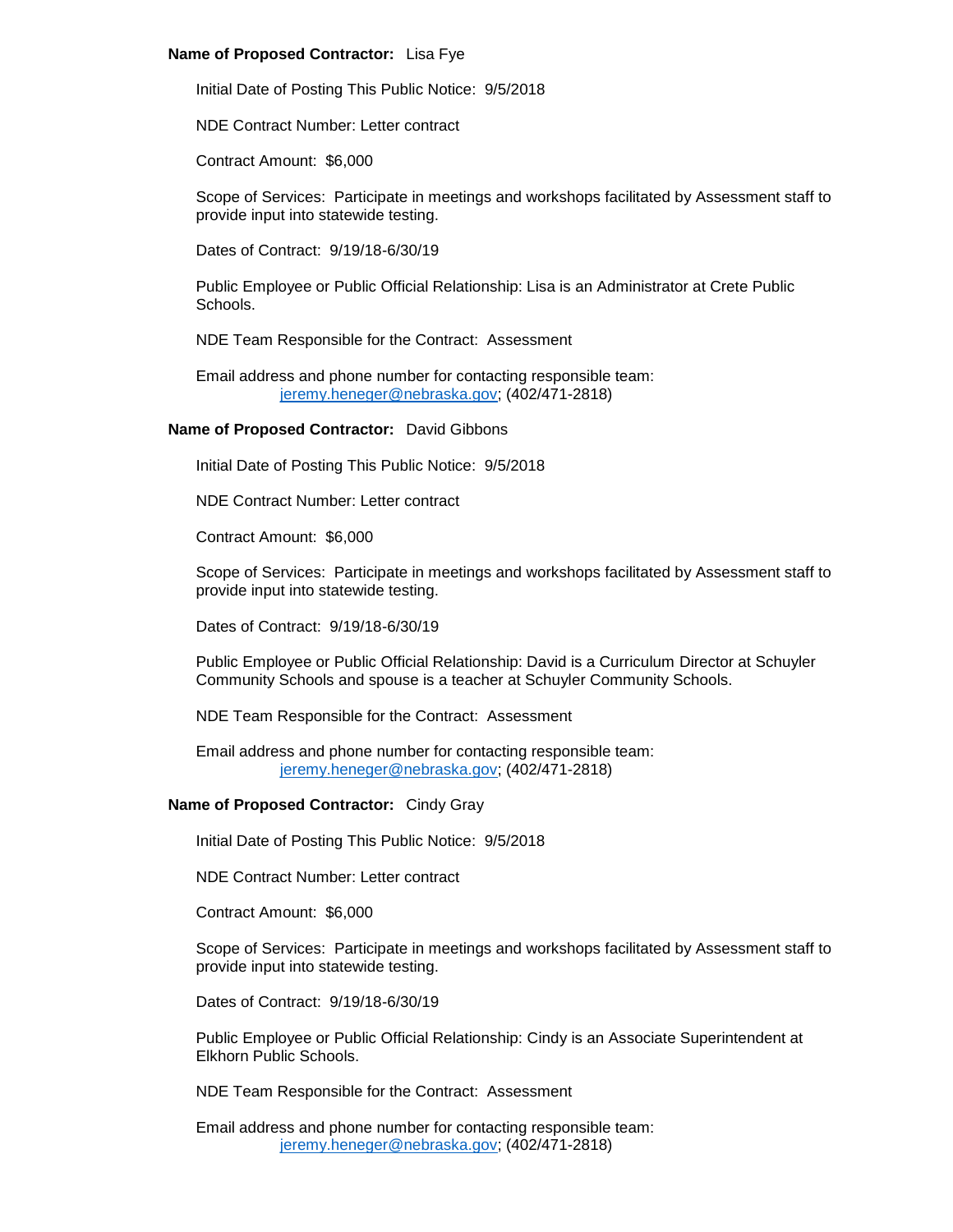### **Name of Proposed Contractor:** Laurie Hanna

Initial Date of Posting This Public Notice: 9/5/2018

NDE Contract Number: Letter contract

Contract Amount: \$6,000

Scope of Services: Participate in meetings and workshops facilitated by Assessment staff to provide input into statewide testing.

Dates of Contract: 9/19/18-6/30/19

Public Employee or Public Official Relationship: Laurie is a Director of Assessment & Accreditation at Bellevue Public Schools.

NDE Team Responsible for the Contract: Assessment

Email address and phone number for contacting responsible team: [jeremy.heneger@nebraska.gov;](mailto:jeremy.heneger@nebraska.gov) (402/471-2818)

# **Name of Proposed Contractor:** Kami Jessop

Initial Date of Posting This Public Notice: 9/5/2018

NDE Contract Number: Letter contract

Contract Amount: \$6,000

Scope of Services: Participate in meetings and workshops facilitated by Assessment staff to provide input into statewide testing.

Dates of Contract: 9/19/18-6/30/19

Public Employee or Public Official Relationship: Kami is a Director of Special Services at Westside Community Schools.

NDE Team Responsible for the Contract: Assessment

Email address and phone number for contacting responsible team: [jeremy.heneger@nebraska.gov;](mailto:jeremy.heneger@nebraska.gov) (402/471-2818)

# **Name of Proposed Contractor:** Terri Martin

Initial Date of Posting This Public Notice: 9/5/2018

NDE Contract Number: Letter contract

Contract Amount: \$6,000

Scope of Services: Participate in meetings and workshops facilitated by Assessment staff to provide input into statewide testing.

Dates of Contract: 9/19/18-6/30/19

Public Employee or Public Official Relationship: Terri is a Director of Curriculum & Assessment at Gering Public Schools.

NDE Team Responsible for the Contract: Assessment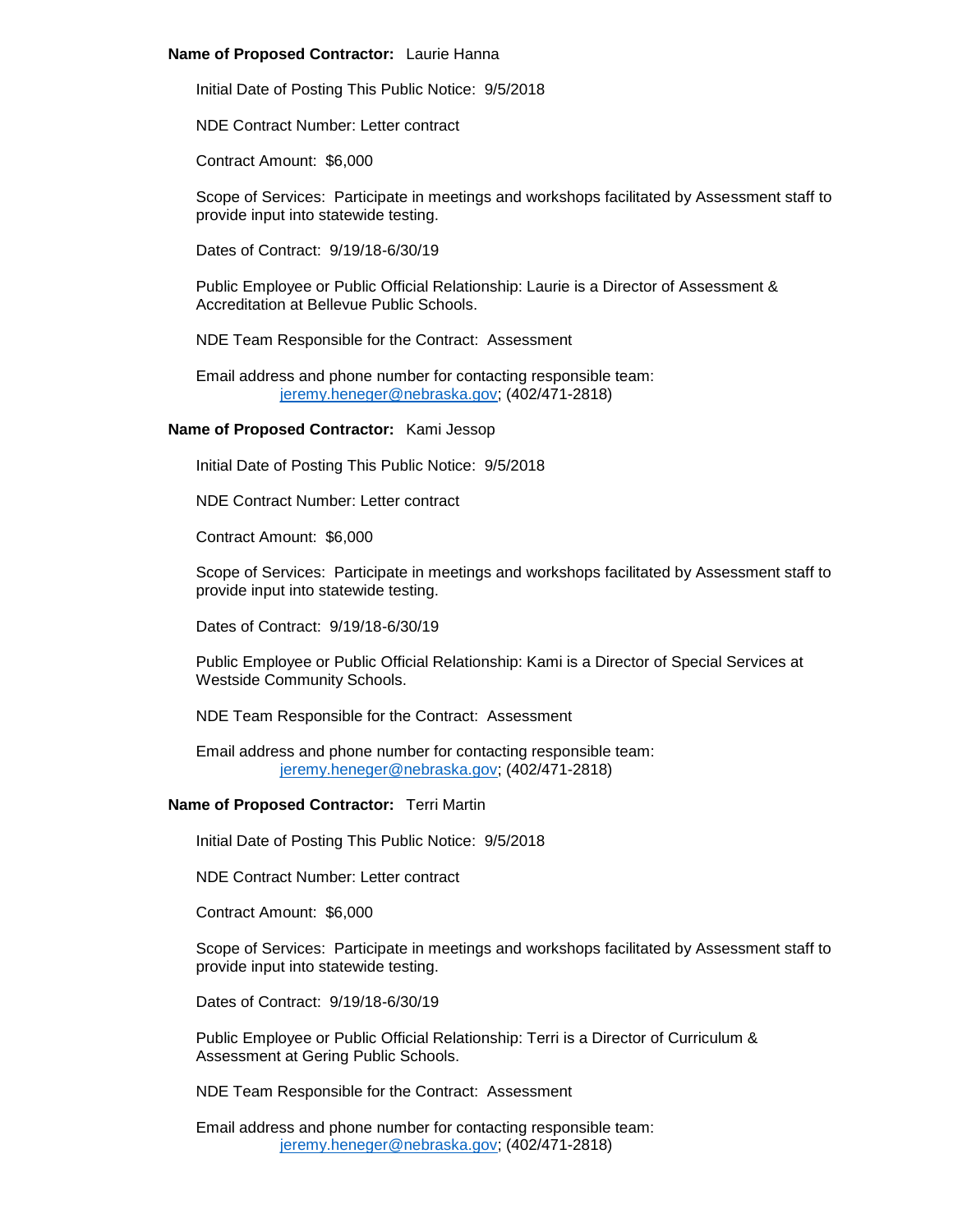#### **Name of Proposed Contractor:** Mike Mason

Initial Date of Posting This Public Notice: 9/5/2018

NDE Contract Number: Letter contract

Contract Amount: \$6,000

Scope of Services: Participate in meetings and workshops facilitated by Assessment staff to provide input into statewide testing.

Dates of Contract: 9/19/18-6/30/19

Public Employee or Public Official Relationship: Mike is a Curriculum Director at Scottsbluff Public Schools and spouse is Principal at Scottsbluff Public Schools.

NDE Team Responsible for the Contract: Assessment

Email address and phone number for contacting responsible team: [jeremy.heneger@nebraska.gov;](mailto:jeremy.heneger@nebraska.gov) (402/471-2818)

#### **Name of Proposed Contractor:** Jadi Miller

Initial Date of Posting This Public Notice: 9/5/2018

NDE Contract Number: Letter contract

Contract Amount: \$6,000

Scope of Services: Participate in meetings and workshops facilitated by Assessment staff to provide input into statewide testing.

Dates of Contract: 9/19/18-6/30/19

Public Employee or Public Official Relationship: Jadi is a Director of Assessment at Elkhorn Public Schools.

NDE Team Responsible for the Contract: Assessment

Email address and phone number for contacting responsible team: [jeremy.heneger@nebraska.gov;](mailto:jeremy.heneger@nebraska.gov) (402/471-2818)

#### **Name of Proposed Contractor:** Dustin Mitchell

Initial Date of Posting This Public Notice: 9/5/2018

NDE Contract Number: Letter contract

Contract Amount: \$6,000

Scope of Services: Participate in meetings and workshops facilitated by Assessment staff to provide input into statewide testing.

Dates of Contract: 9/19/18-6/30/19

Public Employee or Public Official Relationship: Dustin is a Principal at Sutherland Public Schools.

NDE Team Responsible for the Contract: Assessment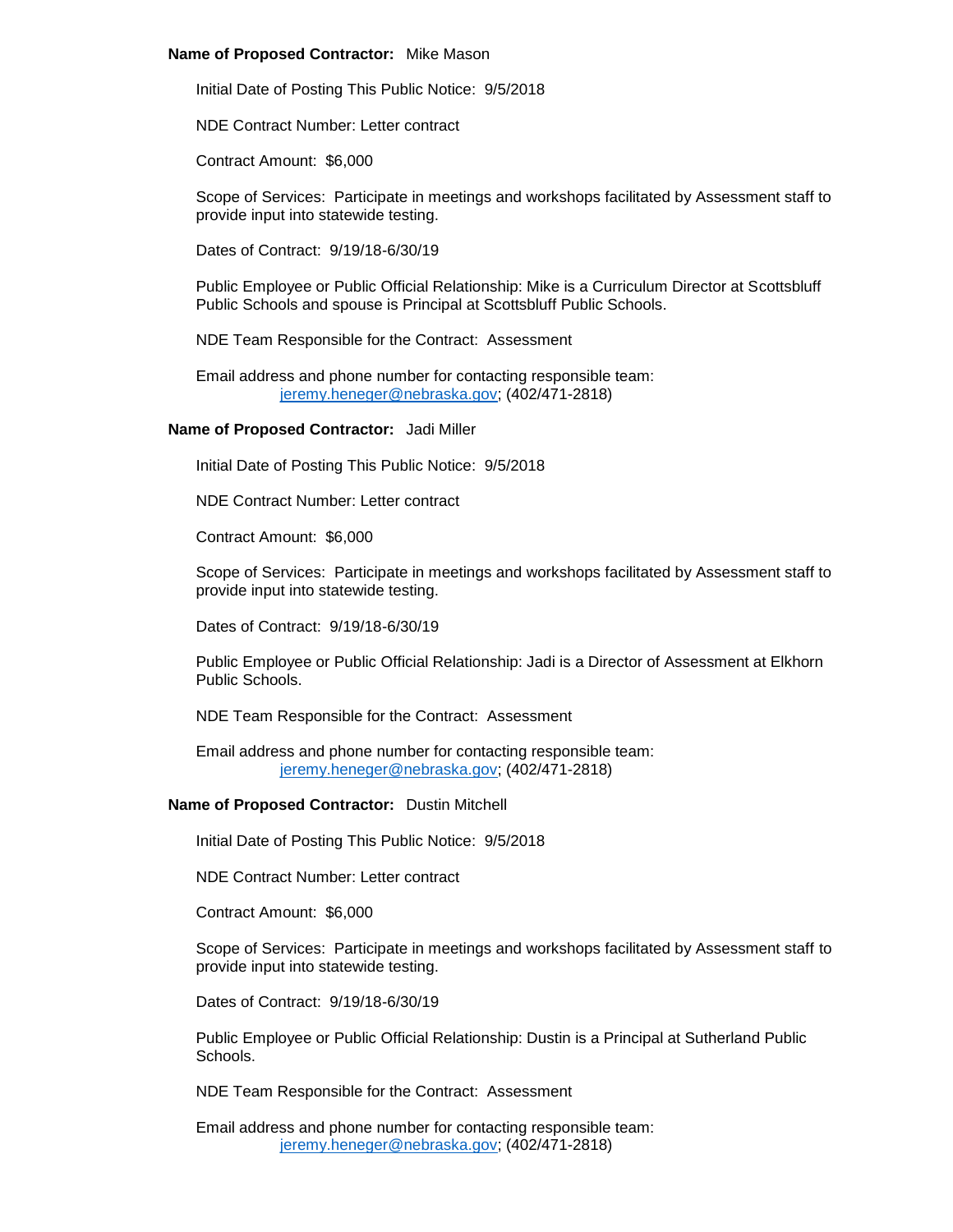#### **Name of Proposed Contractor:** Beth Nelson

Initial Date of Posting This Public Notice: 9/5/2018

NDE Contract Number: Letter contract

Contract Amount: \$6,000

Scope of Services: Participate in meetings and workshops facilitated by Assessment staff to provide input into statewide testing.

Dates of Contract: 9/19/18-6/30/19

Public Employee or Public Official Relationship: Beth is a Director of Teaching & Learning at Norfolk Public Schools.

NDE Team Responsible for the Contract: Assessment

Email address and phone number for contacting responsible team: [jeremy.heneger@nebraska.gov;](mailto:jeremy.heneger@nebraska.gov) (402/471-2818)

#### **Name of Proposed Contractor:** Julee Sauer

Initial Date of Posting This Public Notice: 9/5/2018

NDE Contract Number: Letter contract

Contract Amount: \$6,000

Scope of Services: Participate in meetings and workshops facilitated by Assessment staff to provide input into statewide testing.

Dates of Contract: 9/19/18-6/30/19

Public Employee or Public Official Relationship: Julee is a Director of Professional Learning at ESU #3.

NDE Team Responsible for the Contract: Assessment

Email address and phone number for contacting responsible team: [jeremy.heneger@nebraska.gov;](mailto:jeremy.heneger@nebraska.gov) (402/471-2818)

#### **Name of Proposed Contractor:** Melissa Schroeder

Initial Date of Posting This Public Notice: 9/5/2018

NDE Contract Number: Letter contract

Contract Amount: \$6,000

Scope of Services: Participate in meetings and workshops facilitated by Assessment staff to provide input into statewide testing.

Dates of Contract: 9/19/18-6/30/19

Public Employee or Public Official Relationship: Melissa is an Instructional Research Administrator at OPS.

NDE Team Responsible for the Contract: Assessment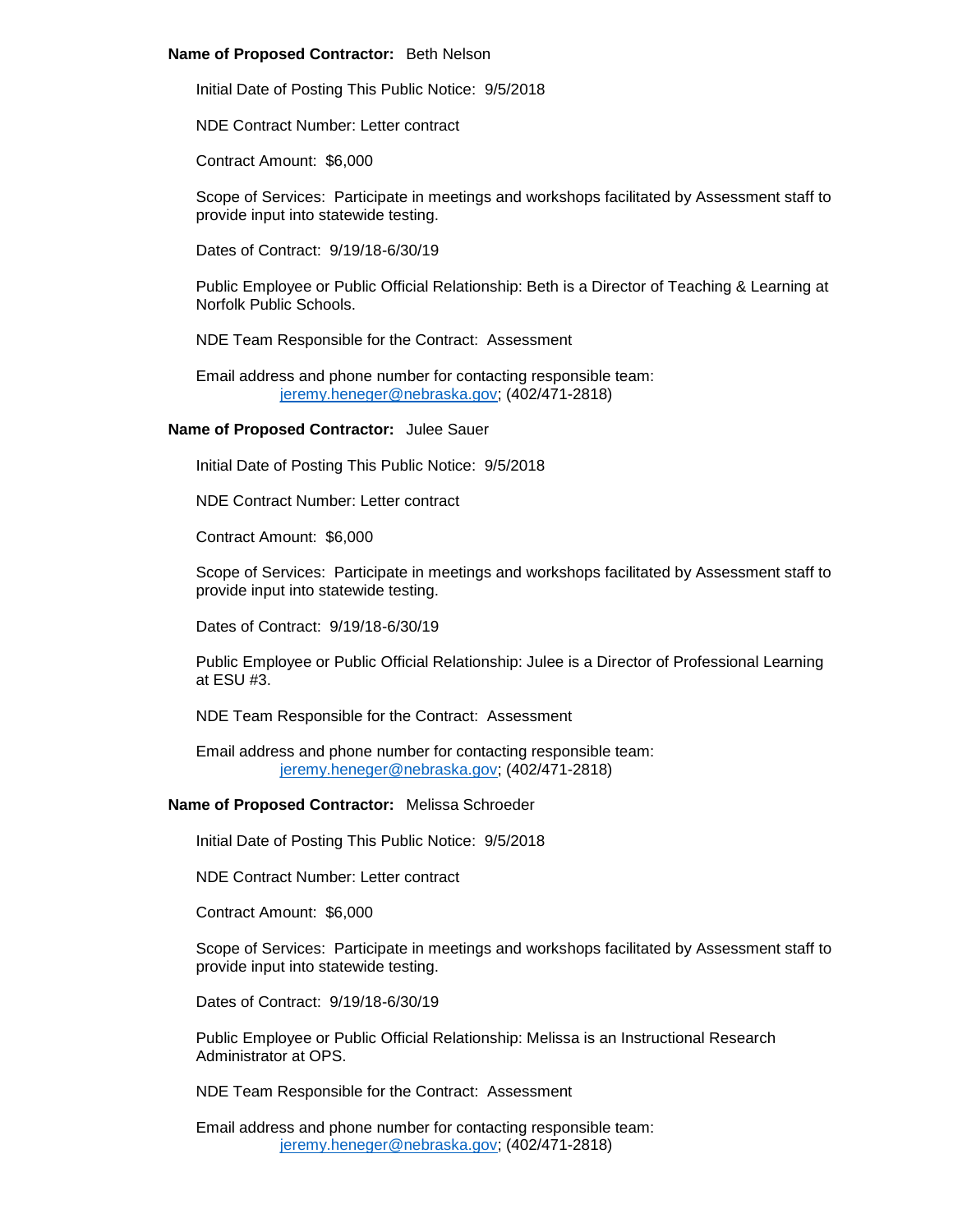# **Name of Proposed Contractor:** Shureen Seery

Initial Date of Posting This Public Notice: 9/5/2018

NDE Contract Number: Letter contract

Contract Amount: \$6,000

Scope of Services: Participate in meetings and workshops facilitated by Assessment staff to provide input into statewide testing.

Dates of Contract: 9/19/18-6/30/19

Public Employee or Public Official Relationship: Shureen is a Curriculum Director at Papillion La Vista Public Schools.

NDE Team Responsible for the Contract: Assessment

Email address and phone number for contacting responsible team: [jeremy.heneger@nebraska.gov;](mailto:jeremy.heneger@nebraska.gov) (402/471-2818)

# **Name of Proposed Contractor:** Amy Shane

Initial Date of Posting This Public Notice: 9/5/2018

NDE Contract Number: Letter contract

Contract Amount: \$6,000

Scope of Services: Participate in meetings and workshops facilitated by Assessment staff to provide input into statewide testing.

Dates of Contract: 9/19/18-6/30/19

Public Employee or Public Official Relationship: Amy is employed by O'Neill Public Schools.

NDE Team Responsible for the Contract: Assessment

Email address and phone number for contacting responsible team: [jeremy.heneger@nebraska.gov;](mailto:jeremy.heneger@nebraska.gov) (402/471-2818)

# **Name of Proposed Contractor:** Amy Trauernicht

Initial Date of Posting This Public Notice: 9/5/2018

NDE Contract Number: Letter contract

Contract Amount: \$6,000

Scope of Services: Participate in meetings and workshops facilitated by Assessment staff to provide input into statewide testing.

Dates of Contract: 9/19/18-6/30/19

Public Employee or Public Official Relationship: Amy is a Staff Developer at ESU #13.

NDE Team Responsible for the Contract: Assessment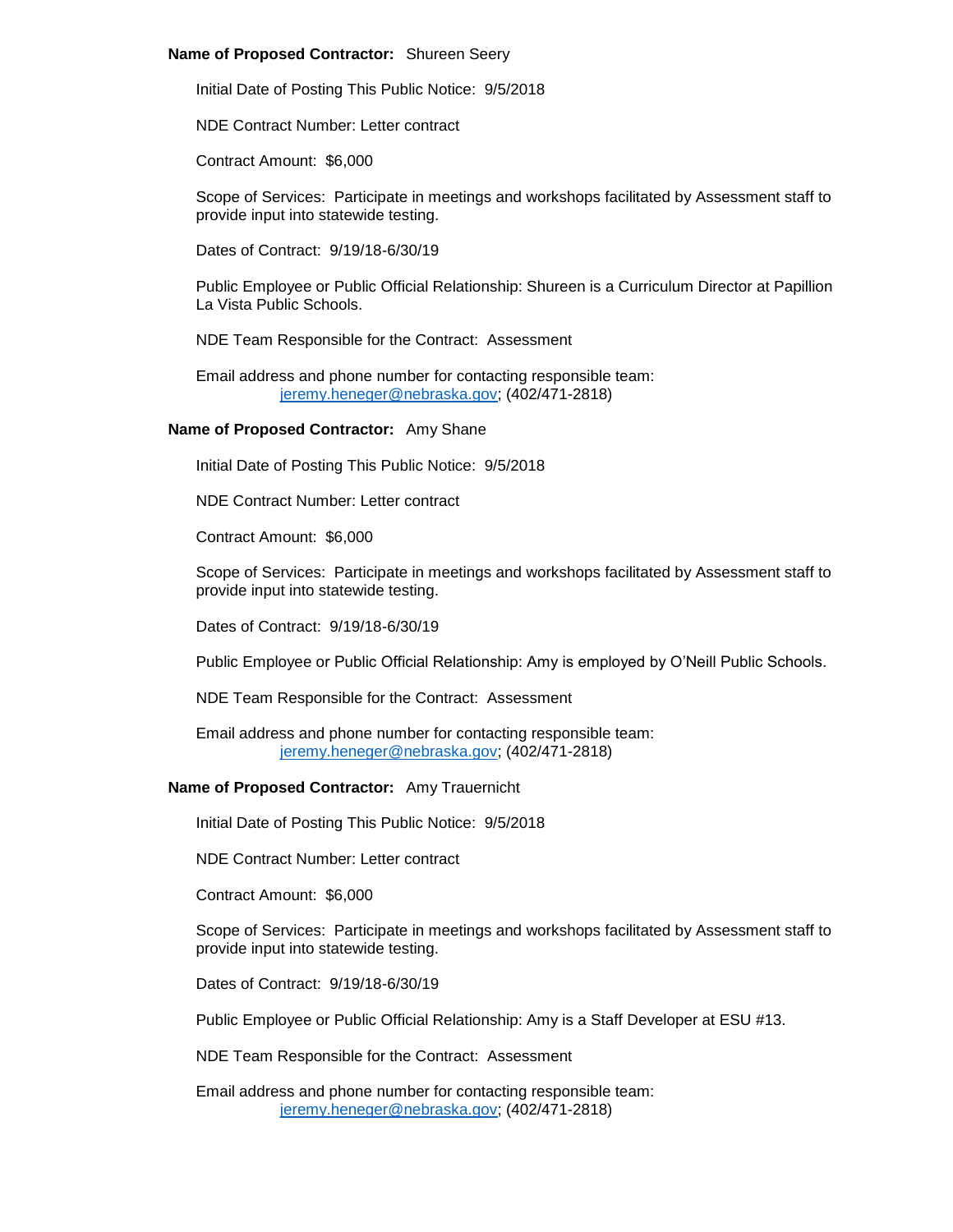### **Name of Proposed Contractor:** Tiffanie Welte

Initial Date of Posting This Public Notice: 9/5/2018

NDE Contract Number: Letter contract

Contract Amount: \$6,000

Scope of Services: Participate in meetings and workshops facilitated by Assessment staff to provide input into statewide testing.

Dates of Contract: 9/19/18-6/30/19

Public Employee or Public Official Relationship: Tiffanie is a Director of Secondary Education at Ralston Public Schools.

NDE Team Responsible for the Contract: Assessment

Email address and phone number for contacting responsible team: [jeremy.heneger@nebraska.gov;](mailto:jeremy.heneger@nebraska.gov) (402/471-2818)

# **Name of Proposed Contractor:** Kurk Wiedel

Initial Date of Posting This Public Notice: 9/5/2018

NDE Contract Number: Letter contract

Contract Amount: \$6,000

Scope of Services: Participate in meetings and workshops facilitated by Assessment staff to provide input into statewide testing.

Dates of Contract: 9/19/18-6/30/19

Public Employee or Public Official Relationship: Kurk is an Elementary Principal at Thayer Central Schools.

NDE Team Responsible for the Contract: Assessment

Email address and phone number for contacting responsible team: [jeremy.heneger@nebraska.gov;](mailto:jeremy.heneger@nebraska.gov) (402/471-2818)

# **Name of Proposed Contractor:** Mission Matters, LLC

Initial Date of Posting This Public Notice: 9/6/2018

NDE Contract Number: 39139

Contract Amount: \$4,681.49

Scope of Services: Facilitate Master Work Plan for Nebraska VR, the Brain Injury Advisory Council, and the Brain Injury Alliance.

Dates of Contract: 9/13/18-3/1/19

Public Employee or Public Official Relationship: Beth Morrissette, Westside Community Schools Board of Education.

NDE Team Responsible for the Contract: Vocational Rehabilitation

Email address and phone number for contacting responsible team: [lindy.foley@nebraska.gov;](mailto:lindy.foley@nebraska.gov) (402/471-3644)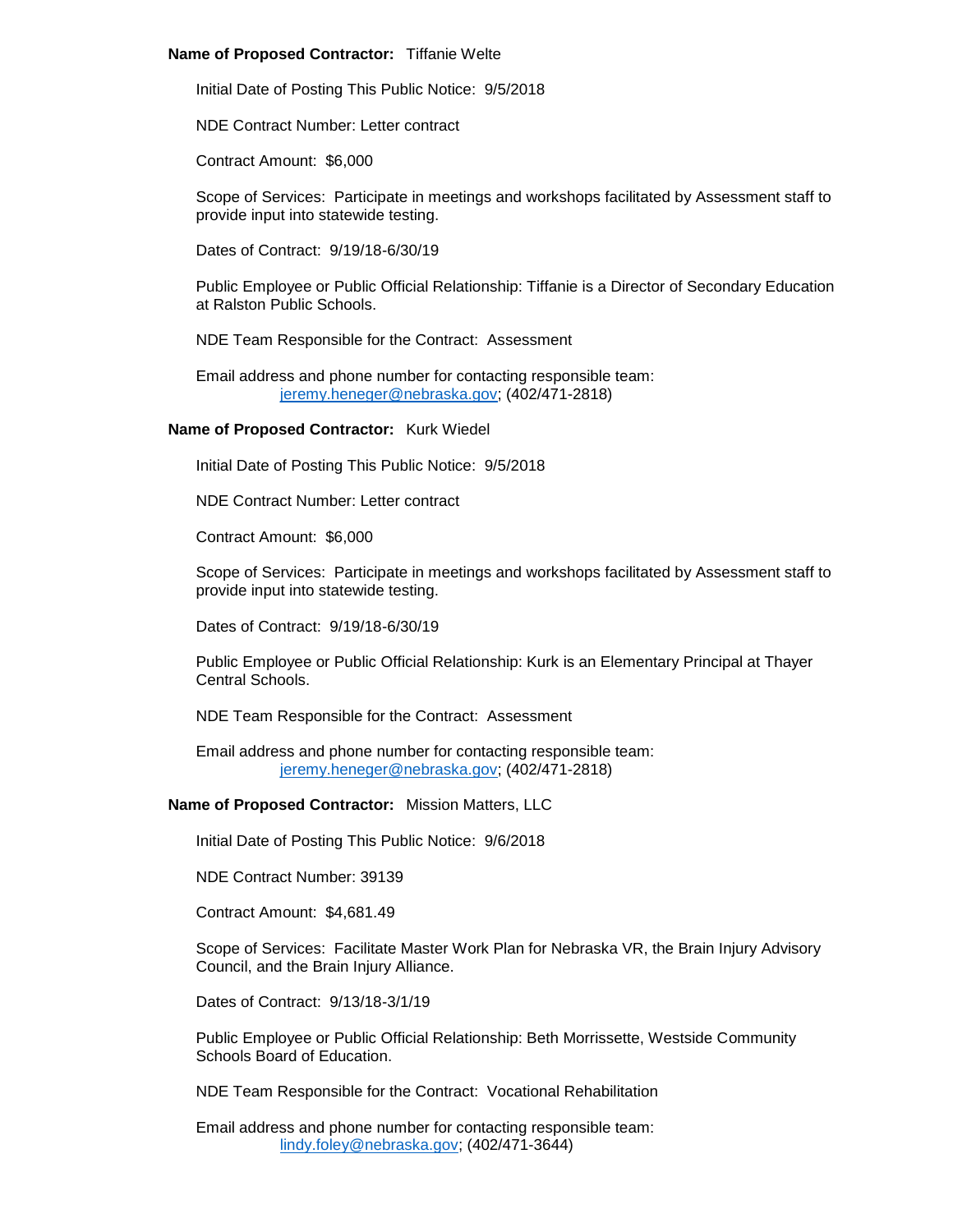# **Name of Proposed Contractor:** Daniel Dandurand

Initial Date of Posting This Public Notice: 9/11/2018

NDE Contract Number: Letter contract

Contract Amount: \$6,000

Scope of Services: Participate in meetings and workshops facilitated by Assessment staff to provide input into statewide testing.

Dates of Contract: 9/19/18-6/30/19

Public Employee or Public Official Relationship: Daniel is a Data Systems Manager at South Sioux City Schools and spouse is a Principal at South Sioux City Schools.

NDE Team Responsible for the Contract: Assessment

Email address and phone number for contacting responsible team: [jeremy.heneger@nebraska.gov;](mailto:jeremy.heneger@nebraska.gov) (402/471-2818)

# **Name of Proposed Contractor:** Darin Kelberlau

Initial Date of Posting This Public Notice: 9/11/2018

NDE Contract Number: Letter contract

Contract Amount: \$6,000

Scope of Services: Participate in meetings and workshops facilitated by Assessment staff to provide input into statewide testing.

Dates of Contract: 9/19/18-6/30/19

Public Employee or Public Official Relationship: Darin is an Executive Director of Assessment, Research & Evaluation and spouse is a Sped Coordinator at ESU #3.

NDE Team Responsible for the Contract: Assessment

Email address and phone number for contacting responsible team: [jeremy.heneger@nebraska.gov;](mailto:jeremy.heneger@nebraska.gov) (402/471-2818)

### **Name of Proposed Contractor:** Kristi Jergensen

Initial Date of Posting This Public Notice: 9/11/2018

NDE Contract Number: Letter contract

Contract Amount: \$6,000

Scope of Services: Participate in meetings and workshops facilitated by Assessment staff to provide input into statewide testing.

Dates of Contract: 9/19/18-6/30/19

Public Employee or Public Official Relationship: Kristi is a Director of Technology at Lexington Public Schools and spouse is in the Maintenance Department at Lexington Public Schools.

NDE Team Responsible for the Contract: Assessment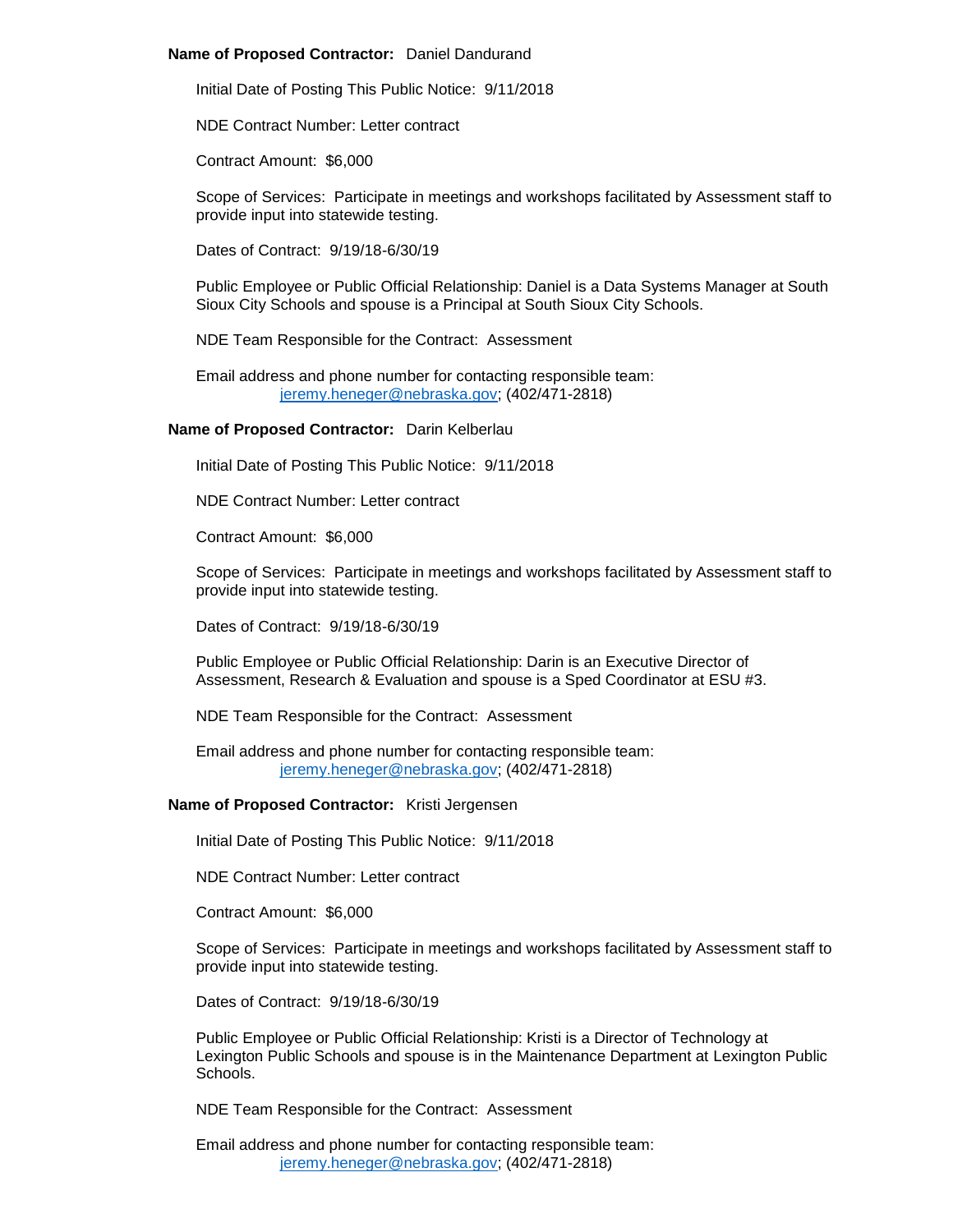### **Name of Proposed Contractor:** Amanda Mancini-Marshall

Initial Date of Posting This Public Notice: 9/11/2018

NDE Contract Number: Letter contract

Contract Amount: \$6,000

Scope of Services: Participate in meetings and workshops facilitated by Assessment staff to provide input into statewide testing.

Dates of Contract: 9/19/18-6/30/19

Public Employee or Public Official Relationship: Amanda is a Director of Assessment and Accountability at Grand Island Public Schools.

NDE Team Responsible for the Contract: Assessment

Email address and phone number for contacting responsible team: [jeremy.heneger@nebraska.gov;](mailto:jeremy.heneger@nebraska.gov) (402/471-2818)

#### **Name of Proposed Contractor:** Teresa Osborn

Initial Date of Posting This Public Notice: 9/11/2018

NDE Contract Number: Letter contract

Contract Amount: \$6,000

Scope of Services: Participate in meetings and workshops facilitated by Assessment staff to provide input into statewide testing.

Dates of Contract: 9/19/18-6/30/19

Public Employee or Public Official Relationship: Teresa works in Curriculum, Data and Assessment at Cozad Community Schools.

NDE Team Responsible for the Contract: Assessment

Email address and phone number for contacting responsible team: [jeremy.heneger@nebraska.gov;](mailto:jeremy.heneger@nebraska.gov) (402/471-2818)

#### **Name of Proposed Contractor:** Dr. Richard Hasty

Initial Date of Posting This Public Notice: 9/11/2018

NDE Contract Number: Letter contract

Contract Amount: \$6,000

Scope of Services: Participate in meetings and workshops facilitated by Assessment staff to provide input into statewide testing.

Dates of Contract: 9/19/18-6/30/19

Public Employee or Public Official Relationship: Richard is a Superintendent/Special Education Director at Plattsmouth Community Schools and spouse is a Westmont Elementary School Principal.

NDE Team Responsible for the Contract: Assessment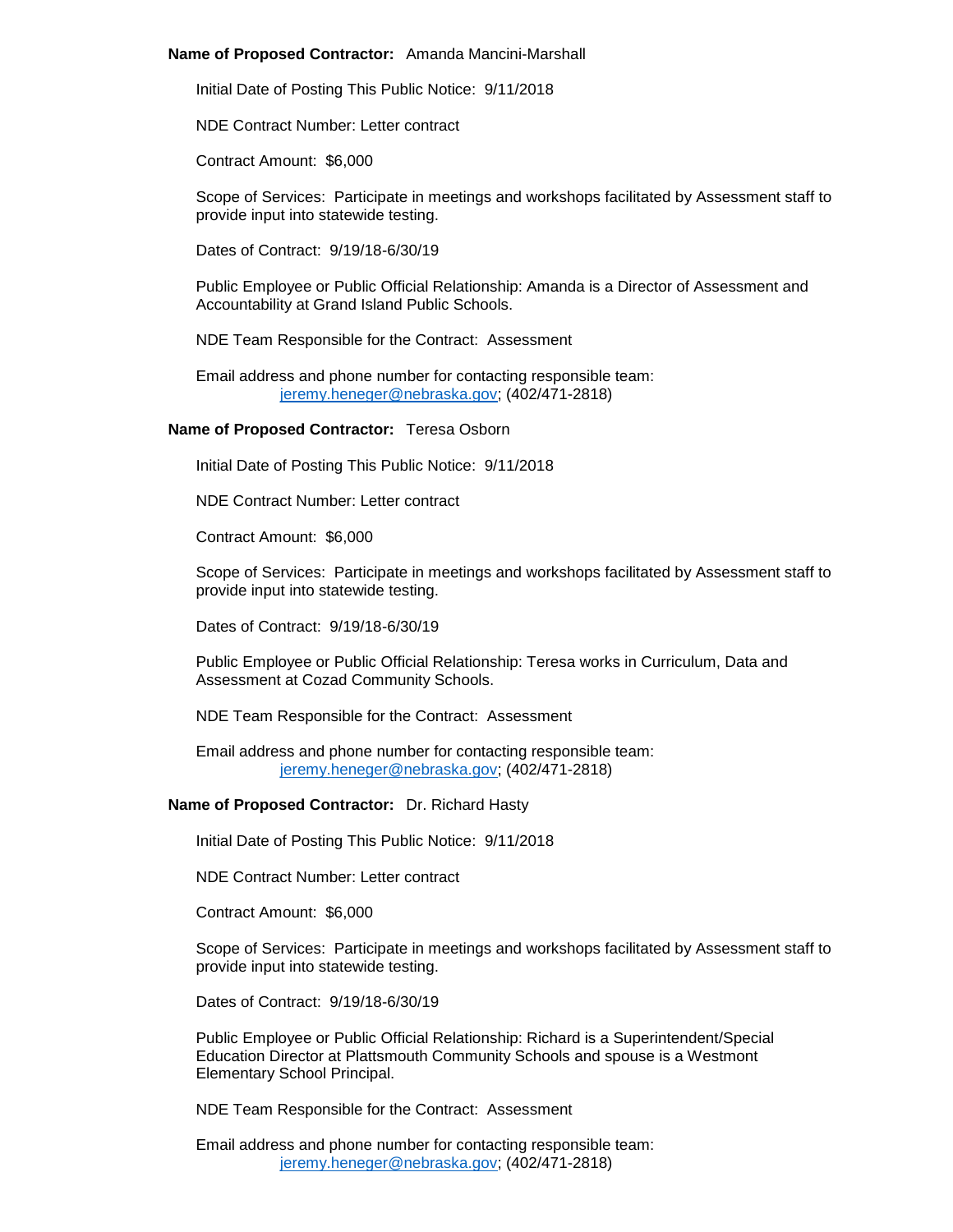#### **Name of Proposed Contractor:** Bethany Brunsman

Initial Date of Posting This Public Notice: 9/11/2018

NDE Contract Number: Letter contract

Contract Amount: \$6,000

Scope of Services: Participate in meetings and workshops facilitated by Assessment staff to provide input into statewide testing.

Dates of Contract: 9/19/18-6/30/19

Public Employee or Public Official Relationship: Bethany is an Assessment/Evaluation Specialist at LPS.

NDE Team Responsible for the Contract: Assessment

Email address and phone number for contacting responsible team: [jeremy.heneger@nebraska.gov;](mailto:jeremy.heneger@nebraska.gov) (402/471-2818)

#### **Name of Proposed Contractor:** Josh Fields

Initial Date of Posting This Public Notice: 9/12/2018

NDE Contract Number: Letter contract

Contract Amount: \$6,000

Scope of Services: Participate in meetings and workshops facilitated by Assessment staff to provide input into statewide testing.

Dates of Contract: 9/19/18-6/30/19

Public Employee or Public Official Relationship: Josh is a Superintendent with Seward Public Schools and spouse is Para at Seward Public Schools.

NDE Team Responsible for the Contract: Assessment

Email address and phone number for contacting responsible team: [jeremy.heneger@nebraska.gov;](mailto:jeremy.heneger@nebraska.gov) (402/471-2818)

#### **Name of Proposed Contractor:** Teresa Frields

Initial Date of Posting This Public Notice: 9/12/2018

NDE Contract Number: Letter contract

Contract Amount: \$6,000

Scope of Services: Participate in meetings and workshops facilitated by Assessment staff to provide input into statewide testing.

Dates of Contract: 9/19/18-6/30/19

Public Employee or Public Official Relationship: Teresa is a Director of Assessment/Curriculum/School Improvement at Nebraska City Public Schools.

NDE Team Responsible for the Contract: Assessment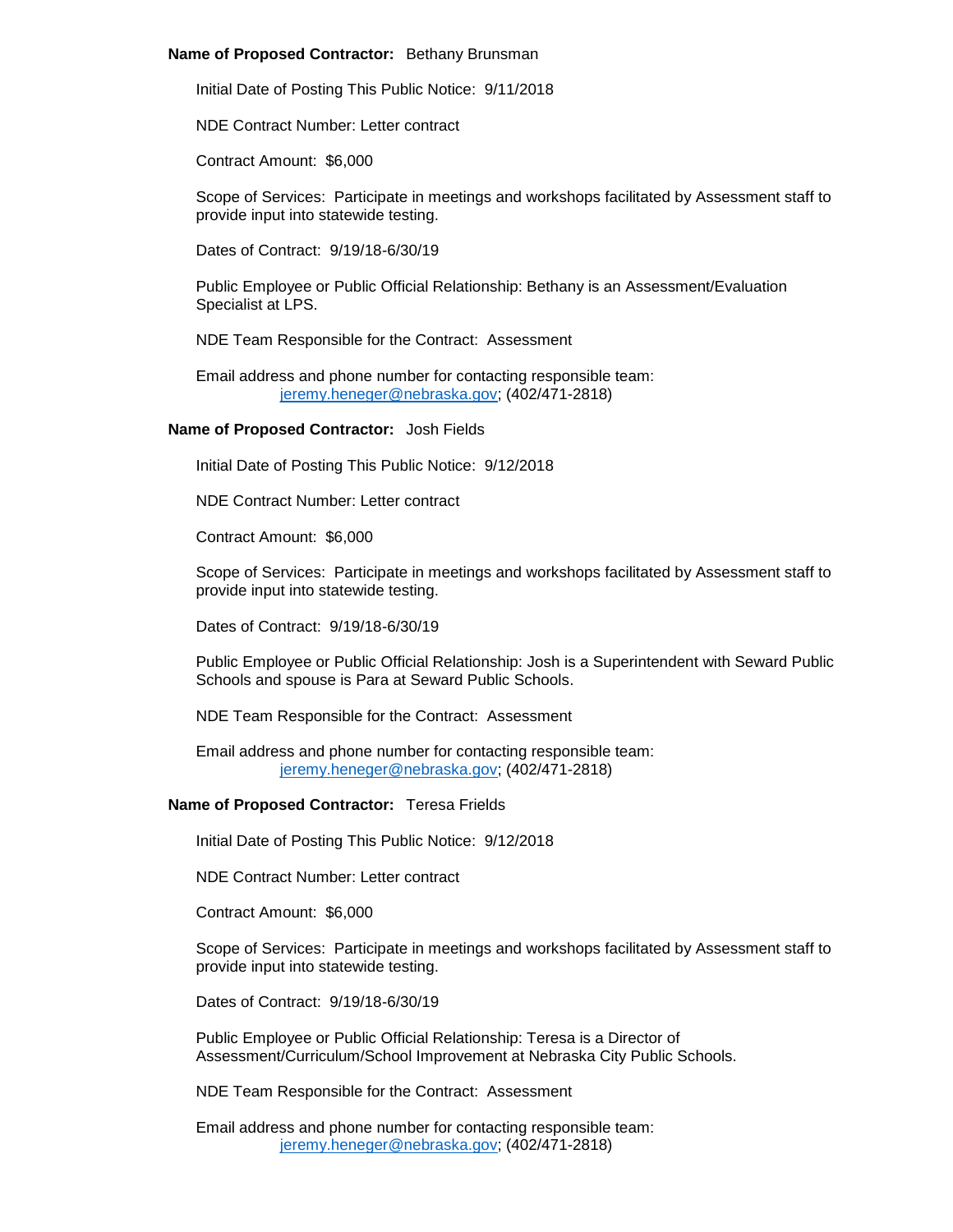## **Name of Proposed Contractor:** Kaela Heneger

Initial Date of Posting This Public Notice: 9/12/2018

NDE Contract Number: Letter contract

Contract Amount: \$6,000

Scope of Services: Participate in meetings and workshops facilitated by Assessment staff to provide input into statewide testing.

Dates of Contract: 9/19/18-6/30/19

Public Employee or Public Official Relationship: Kaela is an Elementary Principal at Springfield Platteview Community Schools and spouse is an employee at Nebraska Department of Education.

NDE Team Responsible for the Contract: Assessment

Email address and phone number for contacting responsible team: [jeremy.heneger@nebraska.gov;](mailto:jeremy.heneger@nebraska.gov) (402/471-2818)

# **Name of Proposed Contractor:** Holly Herzberg

Initial Date of Posting This Public Notice: 9/12/2018

NDE Contract Number: Letter contract

Contract Amount: \$6,000

Scope of Services: Participate in meetings and workshops facilitated by Assessment staff to provide input into statewide testing.

Dates of Contract: 9/19/18-6/30/19

Public Employee or Public Official Relationship: Holly is a Superintendent at Hampton Public School and spouse is K-8 Principal at Grand Island Northwest Schools.

NDE Team Responsible for the Contract: Assessment

Email address and phone number for contacting responsible team: [jeremy.heneger@nebraska.gov;](mailto:jeremy.heneger@nebraska.gov) (402/471-2818)

## **Name of Proposed Contractor:** Julie Myers

Initial Date of Posting This Public Notice: 9/12/2018

NDE Contract Number: Letter contract

Contract Amount: \$6,000

Scope of Services: Participate in meetings and workshops facilitated by Assessment staff to provide input into statewide testing.

Dates of Contract: 9/19/18-6/30/19

Public Employee or Public Official Relationship: Julie is a Director of Curriculum at Lexington Public Schools.

NDE Team Responsible for the Contract: Assessment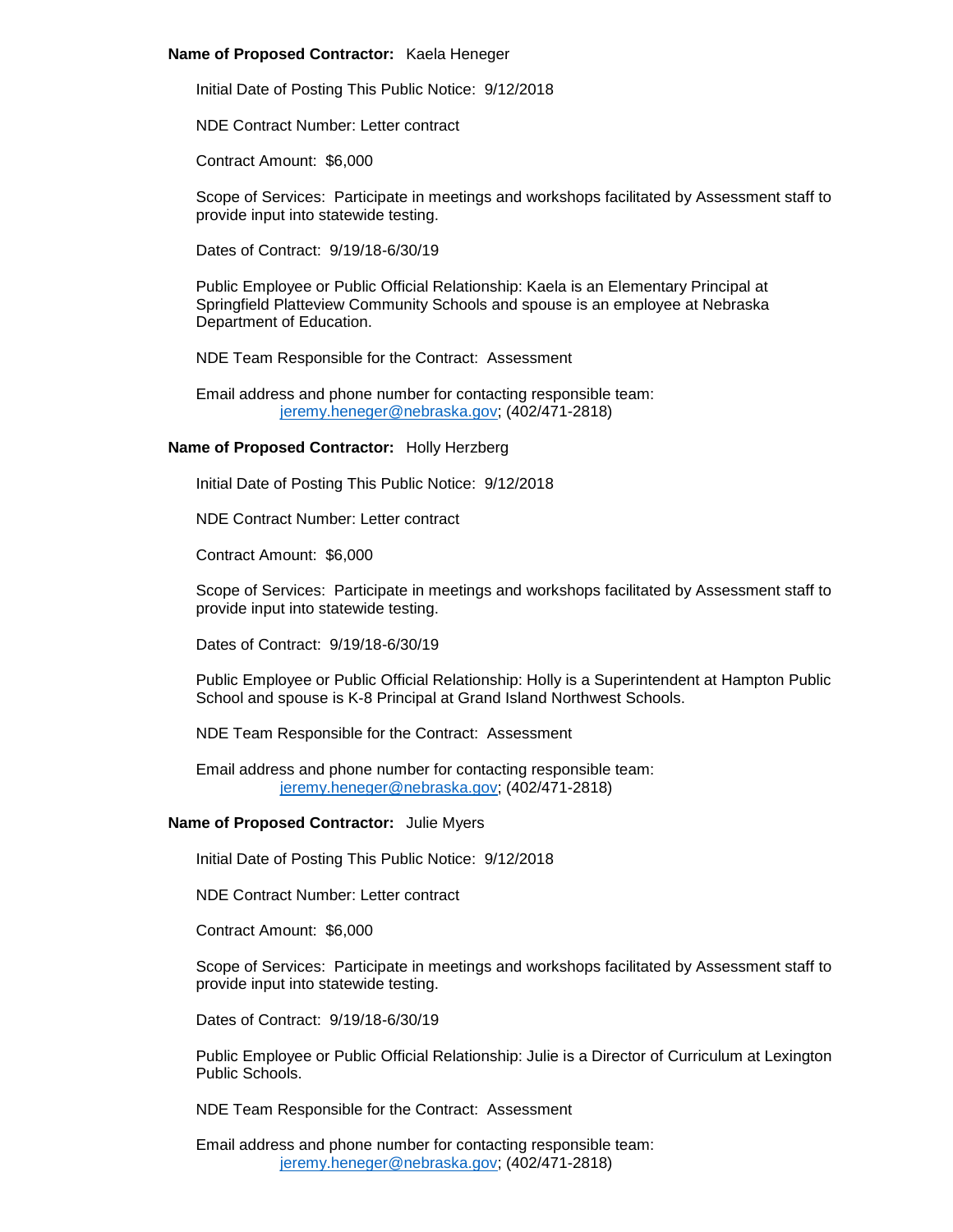#### **Name of Proposed Contractor:** Jackie Nielsen

Initial Date of Posting This Public Notice: 9/12/2018

NDE Contract Number: Letter contract

Contract Amount: \$6,000

Scope of Services: Participate in meetings and workshops facilitated by Assessment staff to provide input into statewide testing.

Dates of Contract: 9/19/18-6/30/19

Public Employee or Public Official Relationship: Jackie is an Assistant Superintendent at Beatrice Public Schools.

NDE Team Responsible for the Contract: Assessment

Email address and phone number for contacting responsible team: [jeremy.heneger@nebraska.gov;](mailto:jeremy.heneger@nebraska.gov) (402/471-2818)

**Name of Proposed Contractor:** Michelle Schroeder Smith

Initial Date of Posting This Public Notice: 9/12/2018

NDE Contract Number: Letter contract

Contract Amount: \$6,000

Scope of Services: Participate in meetings and workshops facilitated by Assessment staff to provide input into statewide testing.

Dates of Contract: 9/19/18-6/30/19

Public Employee or Public Official Relationship: Michelle is a Third Grade Teacher at Seward Public Schools.

NDE Team Responsible for the Contract: Assessment

Email address and phone number for contacting responsible team: [jeremy.heneger@nebraska.gov;](mailto:jeremy.heneger@nebraska.gov) (402/471-2818)

# **Name of Proposed Contractor:** Brenda Tracy

Initial Date of Posting This Public Notice: 9/12/2018

NDE Contract Number: Letter contract

Contract Amount: \$6,000

Scope of Services: Participate in meetings and workshops facilitated by Assessment staff to provide input into statewide testing.

Dates of Contract: 9/19/18-6/30/19

Public Employee or Public Official Relationship: Brenda is a Curriculum and Special Education Director at Norris School District and spouse is a Curriculum and Special Education Director at LPS.

NDE Team Responsible for the Contract: Assessment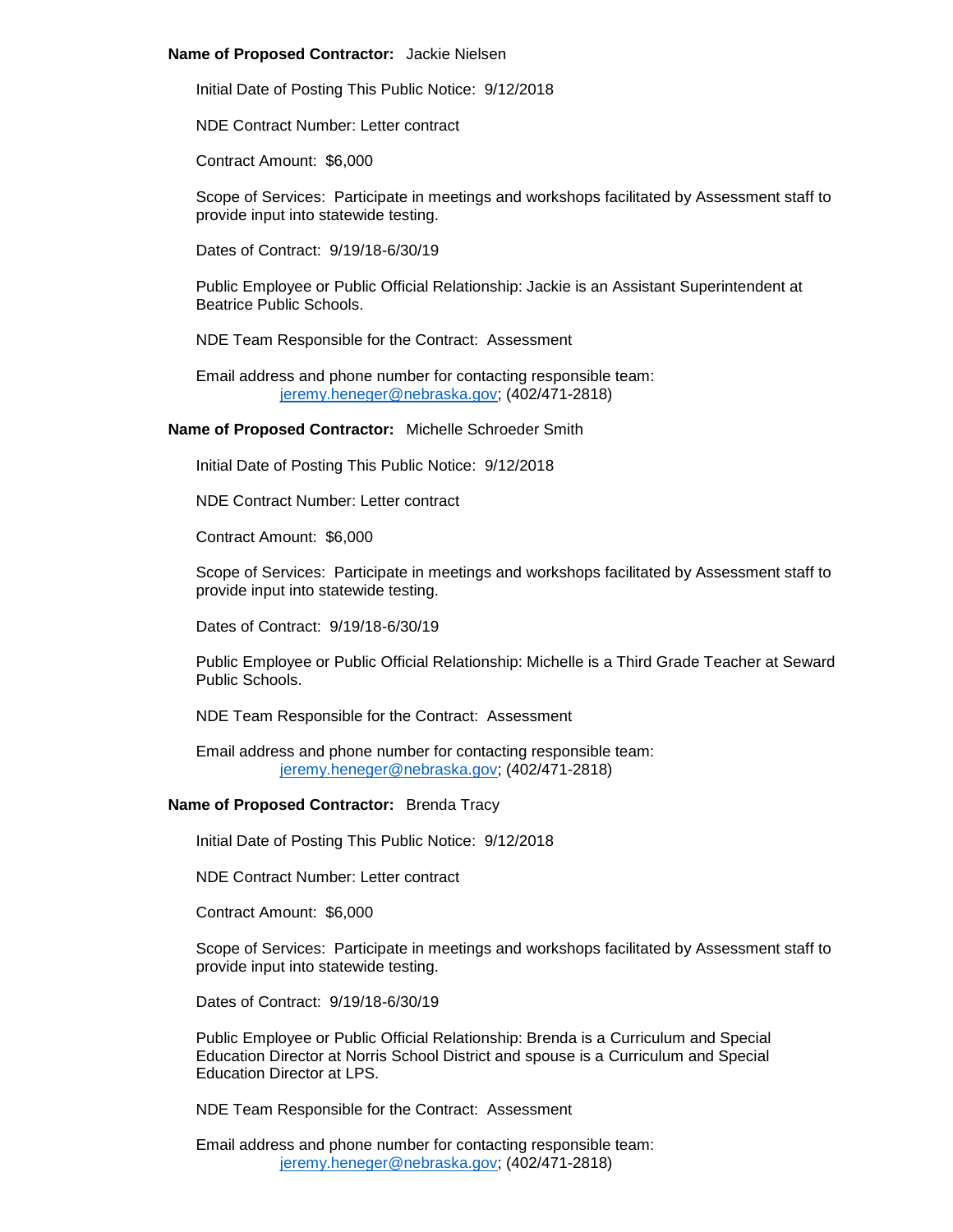# **Name of Proposed Contractor:** Cynthia Wilcox

Initial Date of Posting This Public Notice: 9/12/2018

NDE Contract Number: Letter contract

Contract Amount: \$6,000

Scope of Services: Participate in meetings and workshops facilitated by Assessment staff to provide input into statewide testing.

Dates of Contract: 9/19/18-6/30/19

Public Employee or Public Official Relationship: Cynthia is a teacher at McCook Public Schools.

NDE Team Responsible for the Contract: Assessment

Email address and phone number for contacting responsible team: [jeremy.heneger@nebraska.gov;](mailto:jeremy.heneger@nebraska.gov) (402/471-2818)

**Name of Proposed Contractor:** The Mediation Center

Initial Date of Posting This Public Notice: 9/18/2018

NDE Contract Number: #39144

Contract Amount: \$3,000

Scope of Services: Provide mediation and outreach/training services.

Dates of Contract: 10/1/18-9/30/19

Public Employee or Public Official Relationship: Board members employed by UNL, SCC, County and State as listed below.

Kristen Blankley, UNL, College of Law Susan Dunn, ADA Specialist, Access/Equity Diversity Office/SCC Linda Sanchez-Masi, Deputy Clerk/Clerk of the Lancaster County District Court Larry Scherer, Director of Collective Bargaining & Research/NE State Education Assn

NDE Team Responsible for the Contract: Special Education

Email address and phone number for contacting responsible team: [steve.milliken@nebraska.gov;](mailto:steve.milliken@nebraska.gov) (402/471-4324)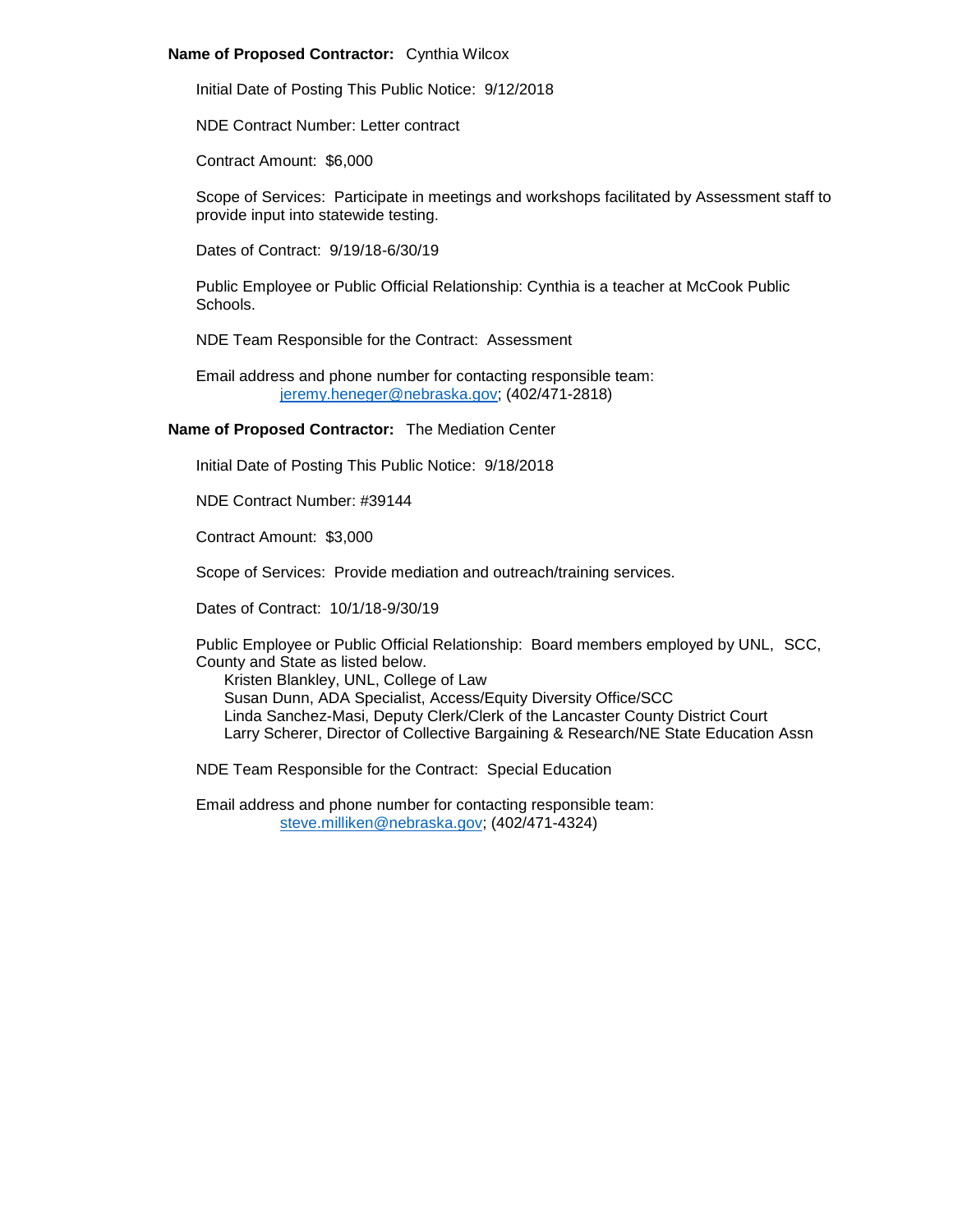## **Name of Proposed Contractor:** Nebraska Mediation Center (Fremont)

Initial Date of Posting This Public Notice: 9/18/2018

NDE Contract Number: #39145

Contract Amount: \$3,000

Scope of Services: Provide mediation and outreach/training services.

Dates of Contract: 10/1/18-9/30/19

Public Employee or Public Official Relationship: Board members employed by Courts as listed below.

Robert Denton, Asst Deputy Admin, Office of Probation Administration Honorable Matthew Sanuelson, District 6 Patty Lyon, Chief Probation Officer, District 8

NDE Team Responsible for the Contract: Special Education

Email address and phone number for contacting responsible team: [steve.milliken@nebraska.gov;](mailto:steve.milliken@nebraska.gov) (402/471-4324)

# **Name of Proposed Contractor:** Nebraska Mediation Association

Initial Date of Posting This Public Notice: 9/18/2018

NDE Contract Number: #39146

Contract Amount: \$5,000

Scope of Services: Provide mediation and outreach/training services.

Dates of Contract: 10/1/18-9/30/19

Public Employee or Public Official Relationship: Board member employed by County Court listed below.

David Hubbard, Director of Douglas County's Conciliation Court and Mediation Service.

NDE Team Responsible for the Contract: Special Education

Email address and phone number for contacting responsible team: [steve.milliken@nebraska.gov;](mailto:steve.milliken@nebraska.gov) (402/471-4324)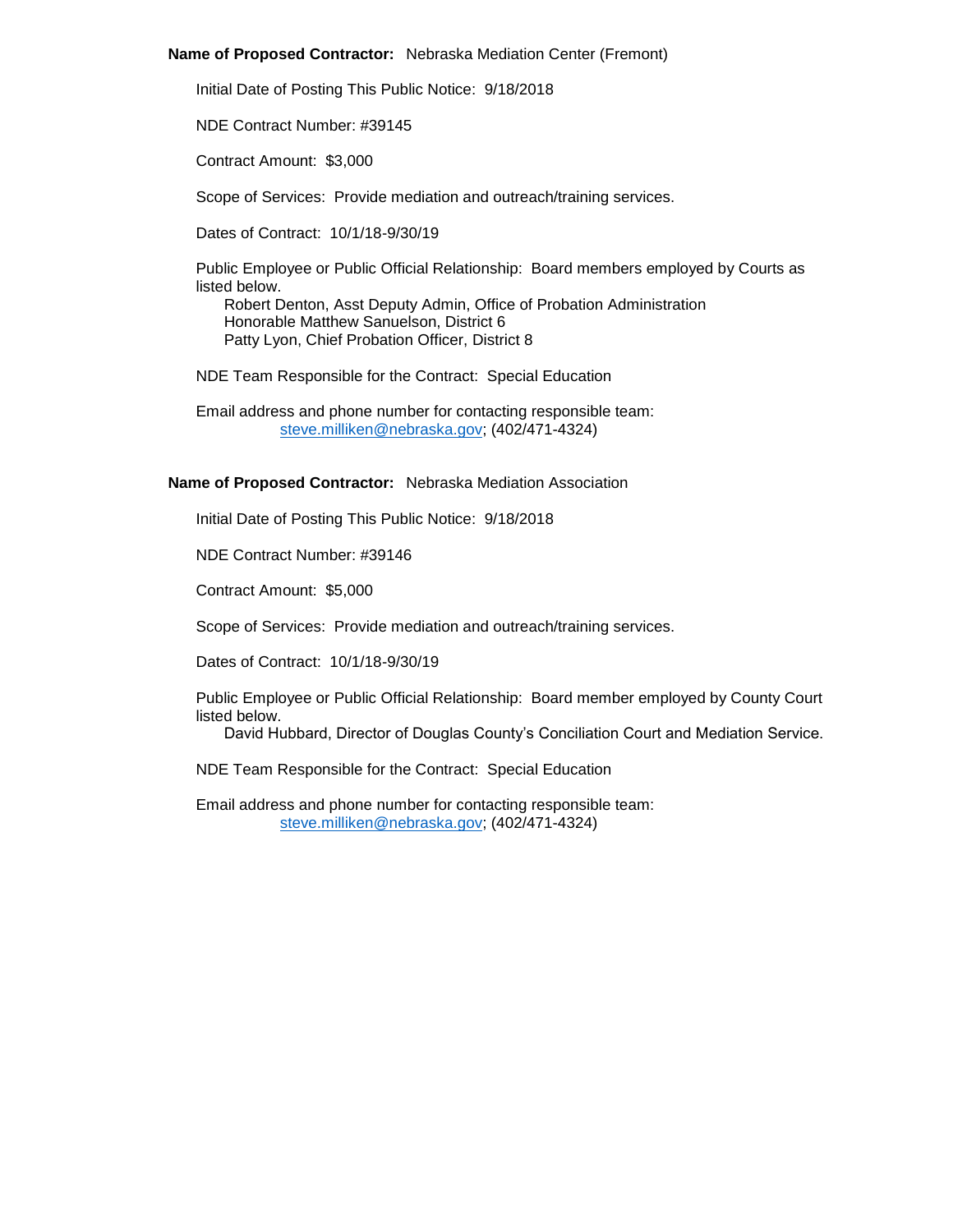# **Name of Proposed Contractor:** Concord Mediation Center

Initial Date of Posting This Public Notice: 9/18/2018

NDE Contract Number: #39147

Contract Amount: \$3,000

Scope of Services: Provide mediation and outreach/training services.

Dates of Contract: 10/1/18-9/30/19

Public Employee or Public Official Relationship: Board members employed by UNMC and Papillion La Vista School District as listed below. Cindy Ellis, M.D., Nebraska Medical Center

Andrew Rikli, Superintendent, Papillion La Vista

NDE Team Responsible for the Contract: Special Education

Email address and phone number for contacting responsible team: [steve.milliken@nebraska.gov;](mailto:steve.milliken@nebraska.gov) (402/471-4324)

# **Name of Proposed Contractor:** Central Mediation Center

Initial Date of Posting This Public Notice: 9/18/2018

NDE Contract Number: #39148

Contract Amount: \$3,000

Scope of Services: Provide mediation and outreach/training services.

Dates of Contract: 10/1/18-9/30/19

Public Employee or Public Official Relationship: Board member, Betty Hatfield, is a PSD Resource Teacher at Kearney High School.

NDE Team Responsible for the Contract: Special Education

Email address and phone number for contacting responsible team: [steve.milliken@nebraska.gov;](mailto:steve.milliken@nebraska.gov) (402/471-4324)